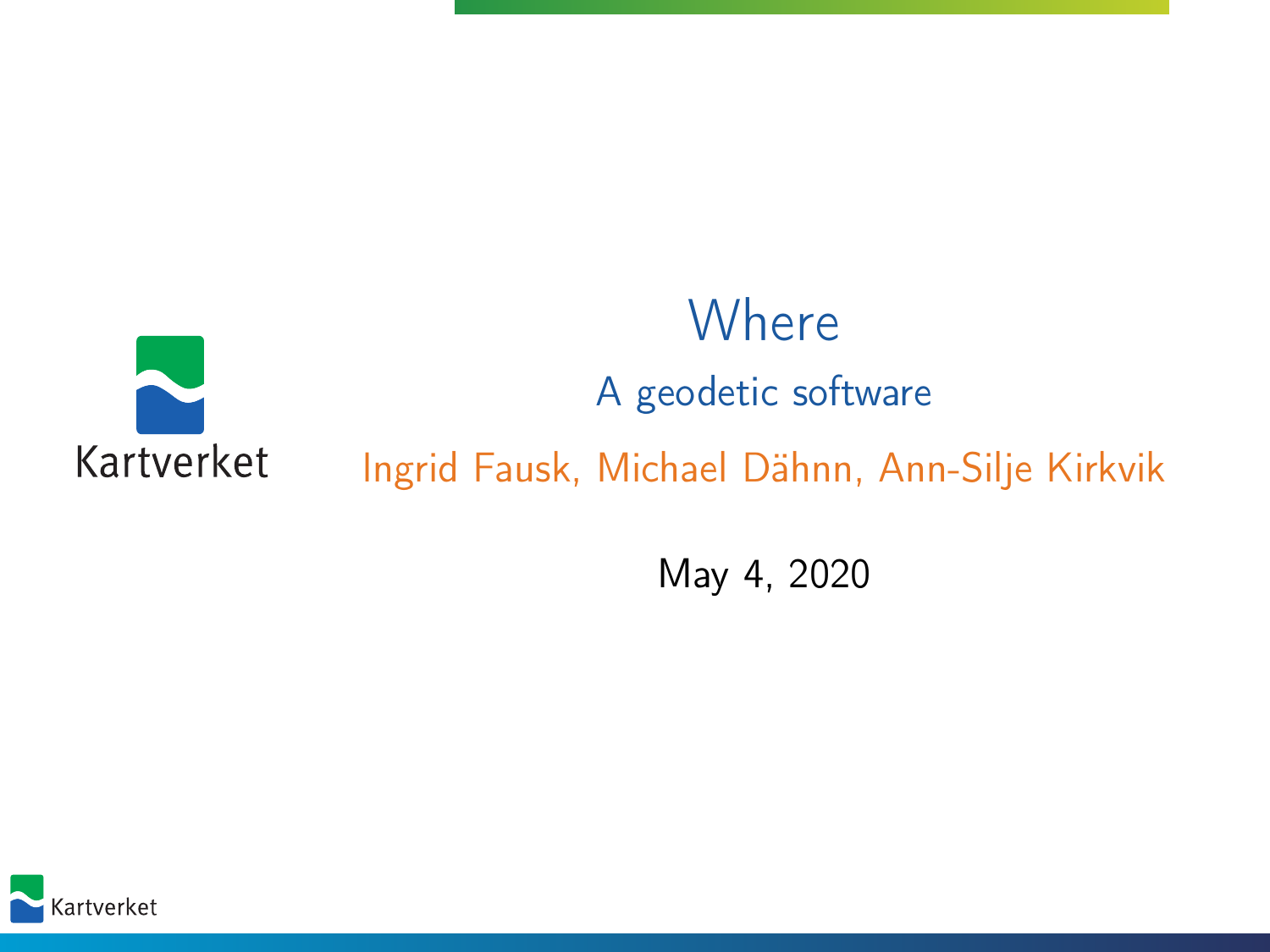#### Introduction

- $\triangleright$  Where is a Python software package used for analyzing VLBI, SLR and GNSS data
- $\triangleright$  Where is currently being developed at the Norwegian Mapping Authority (NMA)
- $\triangleright$  Where is an open source project, available on github <https://github.com/kartverket/where>

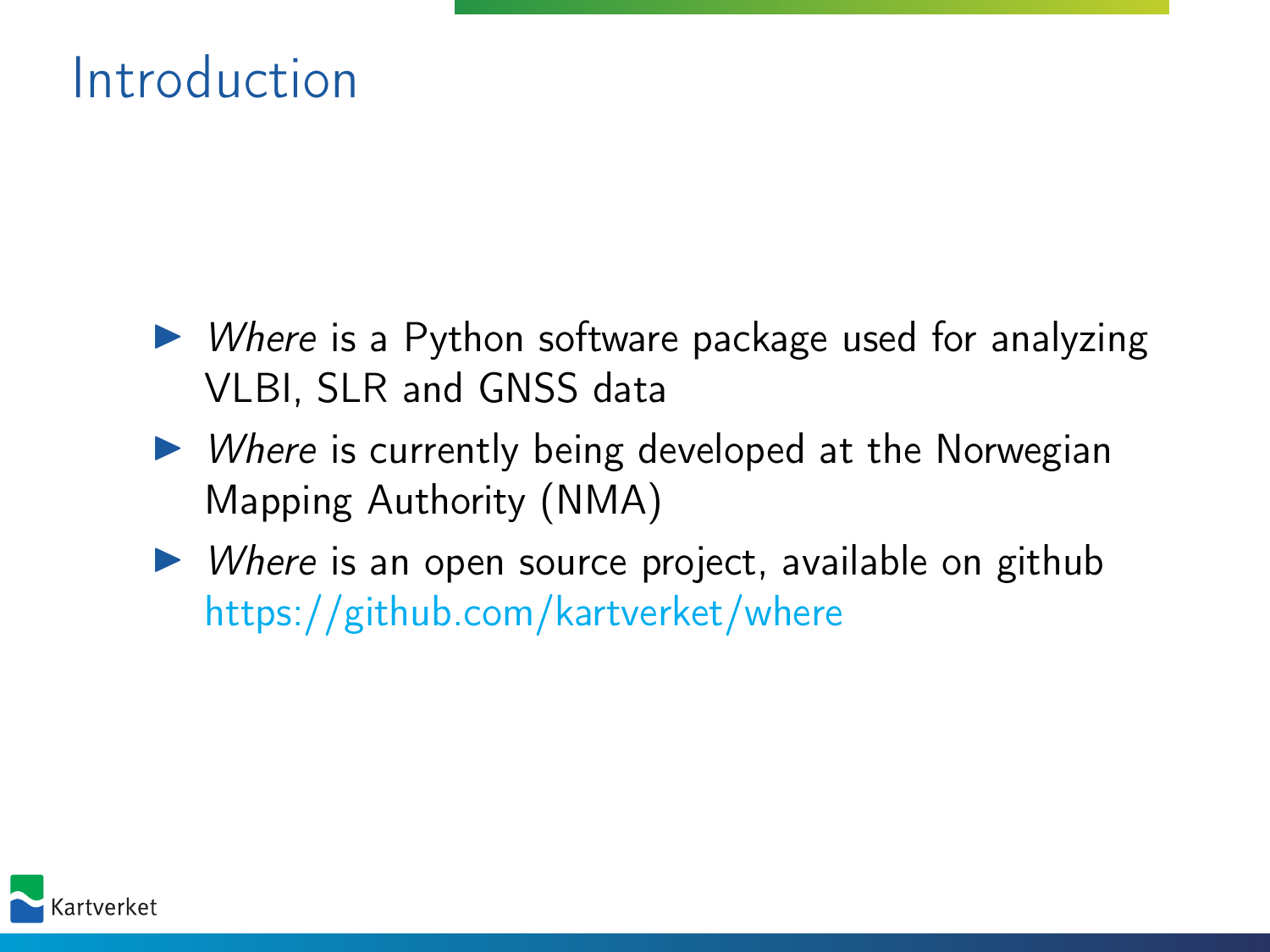## International collaboration

- $\triangleright$  NMA has a cooperation agreement with IGN of Spain and the Yebes observatory
- $\blacktriangleright$  IGN provides the receivers and technical assistance for the VLBI antennas in Ny-Ålesund
- $\triangleright$  NMA provides the *Where* analysis software and support for the analysis group at IGN

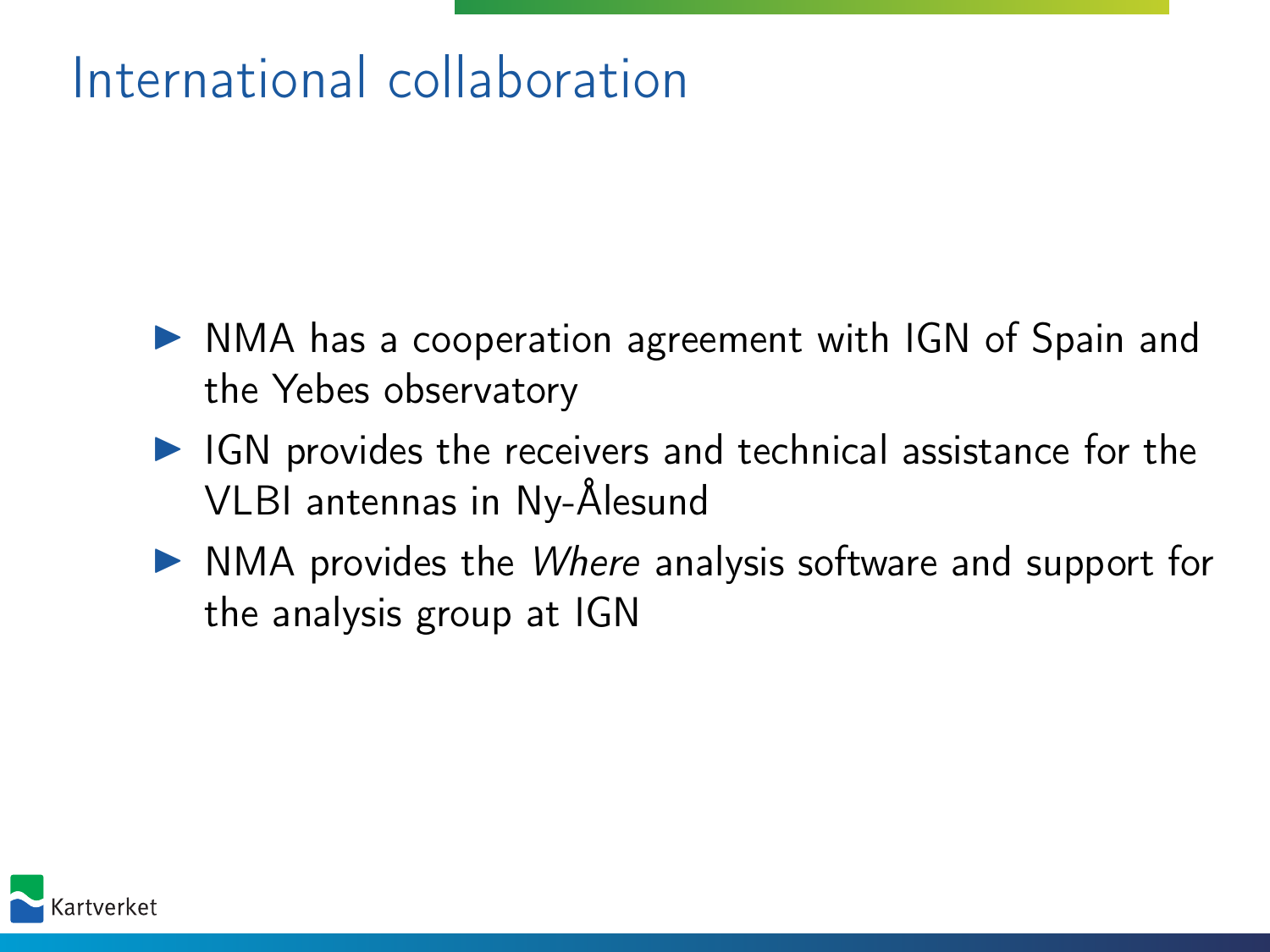### Analysis Center

- $\triangleright$  NMA is associated analysis center within the IVS and ILRS. Both the NMA and IGN, are in a test phase of deliveries of VLBI analysis results to the IVS with the Where software. Some of our activities in VLBI is documented in [\[2\]](#page-11-0) and [\[3\]](#page-11-1)
- $\triangleright$  Our goal is to be able to contribute to the ILRS after some improvements of the software, and in the future receive full status as operational analysis center for both VLBI and SLR

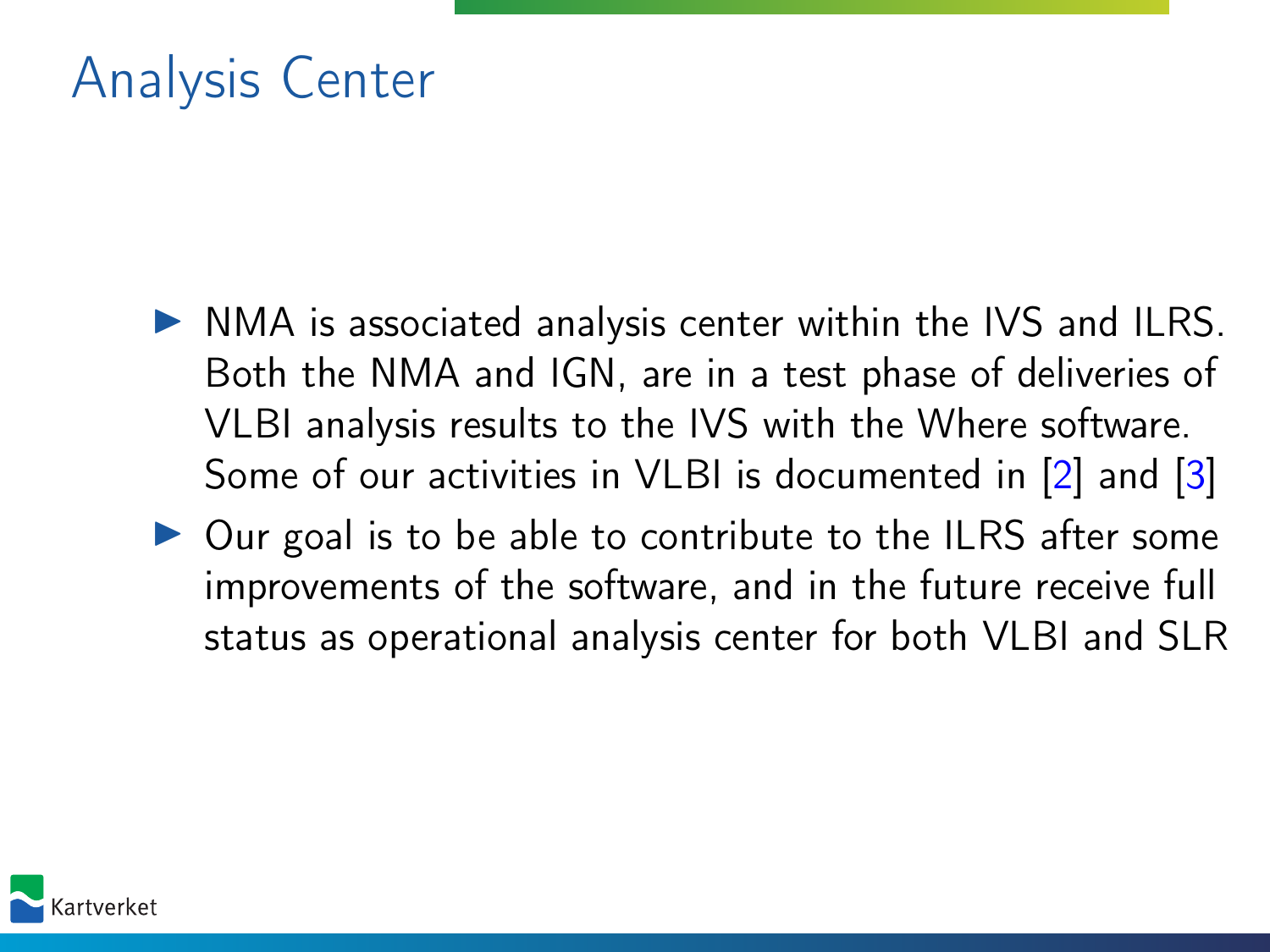

The Where software is mainly being written in Python

- $\triangleright$  Solid, flexible and fast libraries like numpy, matplotlib and scipy are available
- $\triangleright$  We use a HDF5-based format for storing data
- $\blacktriangleright$  Python has effective interfaces to C and Fortran code, and we can use the Sofa and IERS software libraries directly

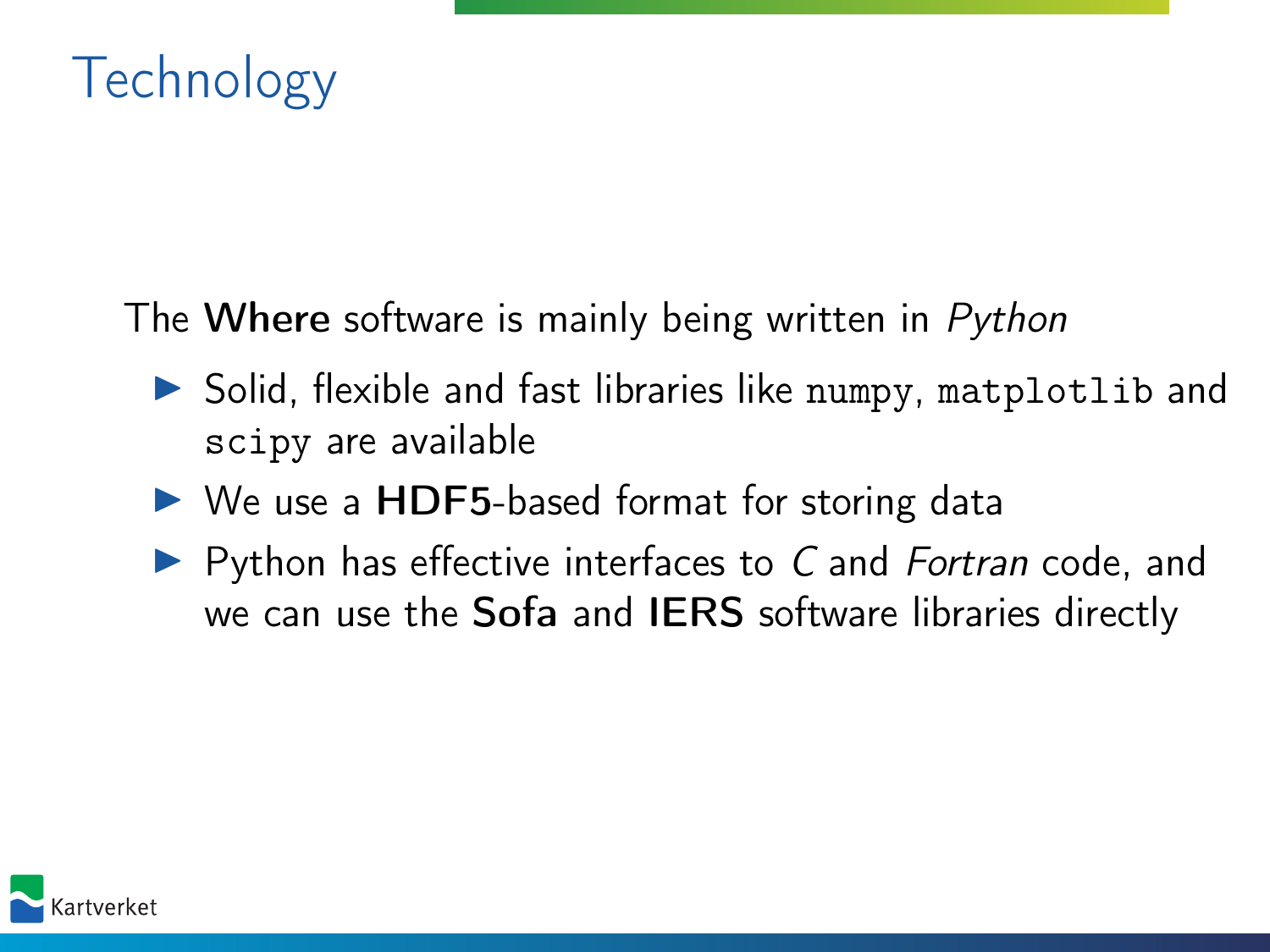# The Where Pipeline

The pipelines for the different techniques are shown in the figure below.



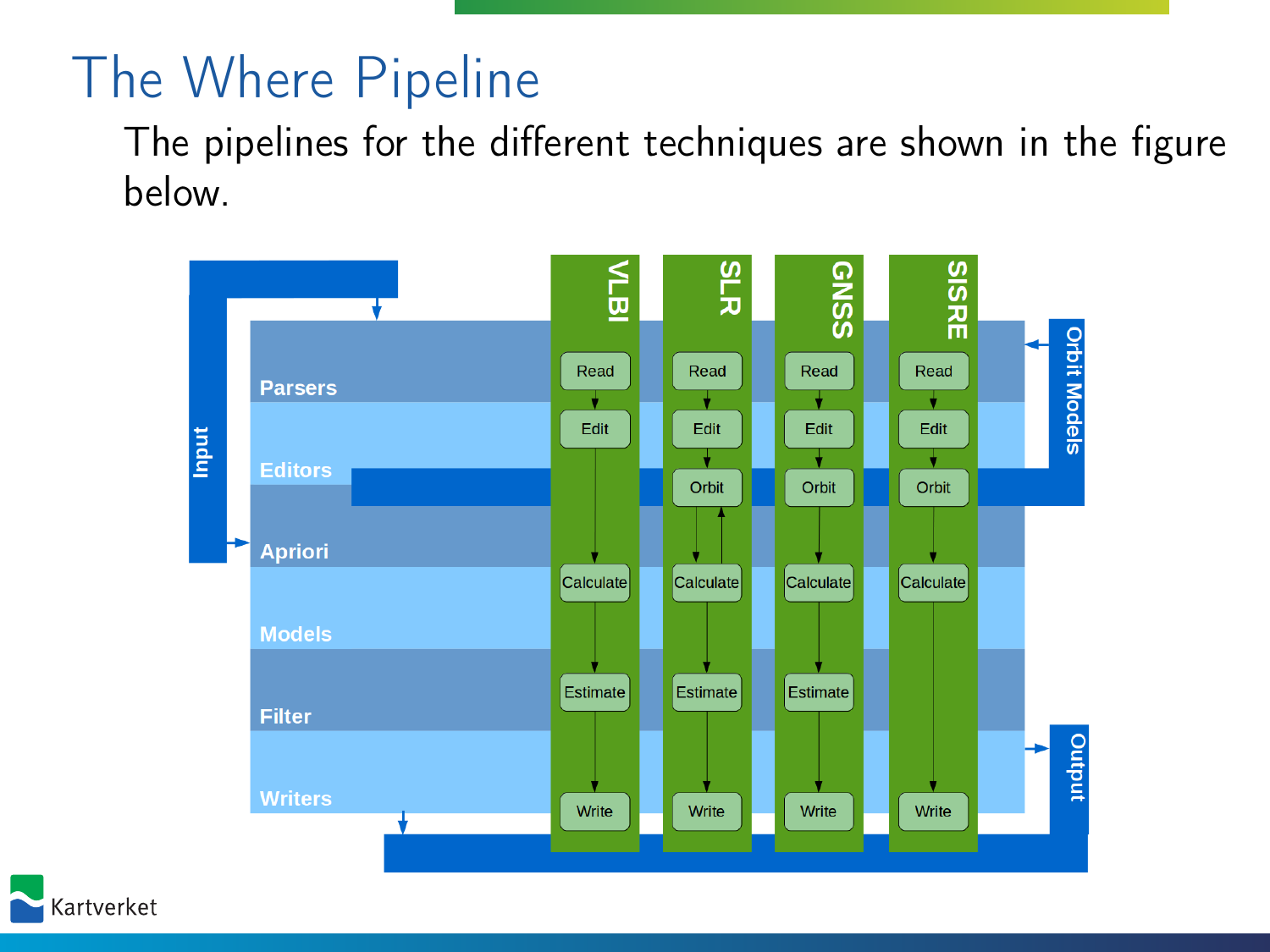## Models

- $\blacktriangleright$  The implementation of the individual models follow the 2010 IERS Conventions, see [www.iers.org/IERS/EN/](www.iers.org/IERS/EN/Publications/TechnicalNotes/tn36.html) [Publications/TechnicalNotes/tn36.html](www.iers.org/IERS/EN/Publications/TechnicalNotes/tn36.html)
- $\triangleright$  When possible we have used software libraries made available at the IERS ftp page <ftp://maia.usno.navy.mil/conventions/2010>
- $\triangleright$  The estimation of EOP parameters and station positions is done using a Kalman filter [\[5\]](#page-11-2). We use continuous piecewise linear functions for the estimation

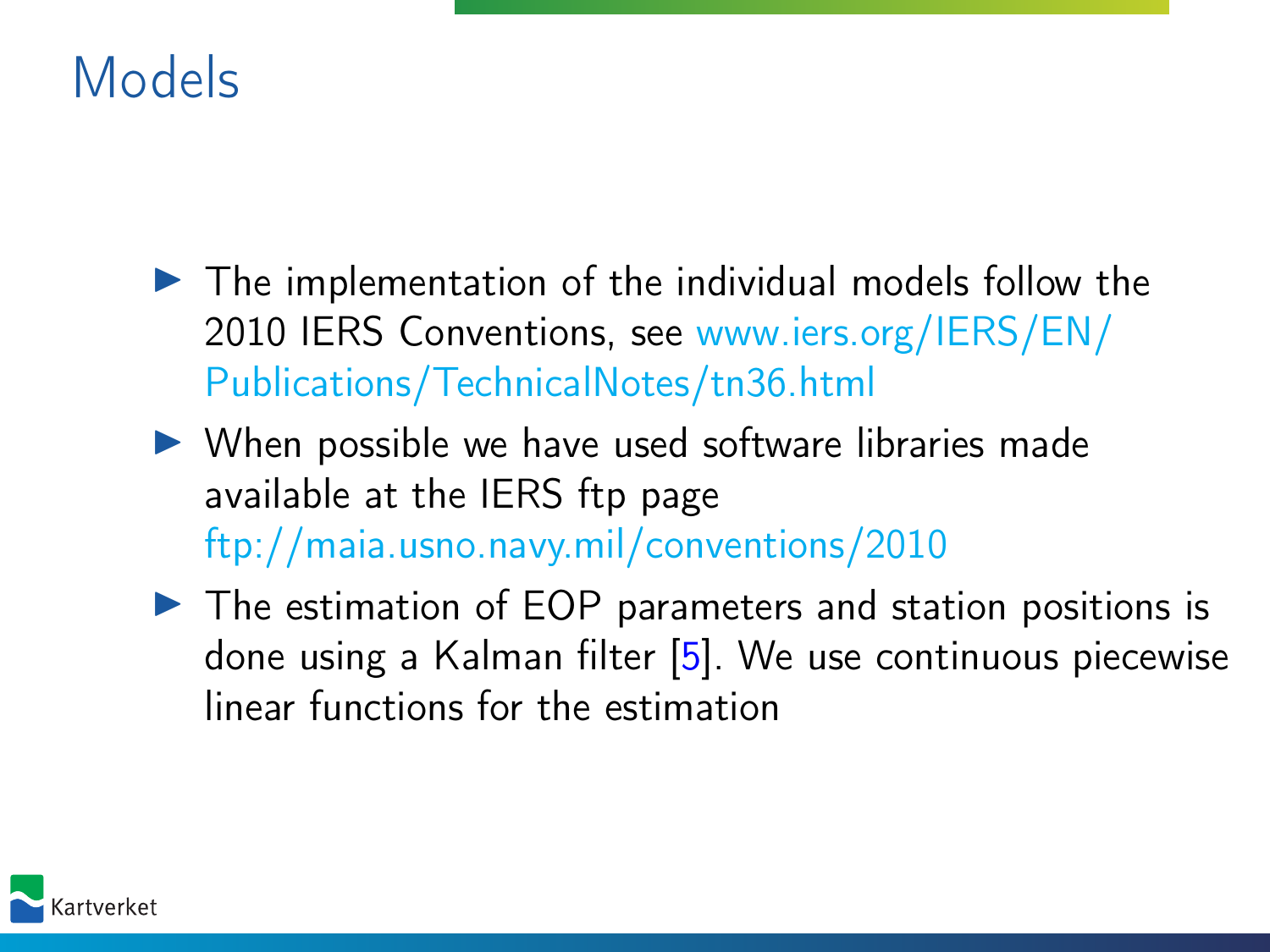# Orbit determination

- $\blacktriangleright$  Force models, variational equations and orbit estimation is computed following Montenbruck and Gill [\[4\]](#page-11-3)
- ▶ Cowell orbit integrator following Oesterwinter and Cohen [\[6\]](#page-11-4)
- $\triangleright$  The observation equation for SLR is following Beutler [\[1\]](#page-11-5)
- $\blacktriangleright$  All models are implemented, but...
	- $\triangleright$  Orbit residuals are a few centimeters too large, so we are currently debugging the orbit models
	- $\blacktriangleright$  The orbit determination is a bit slow

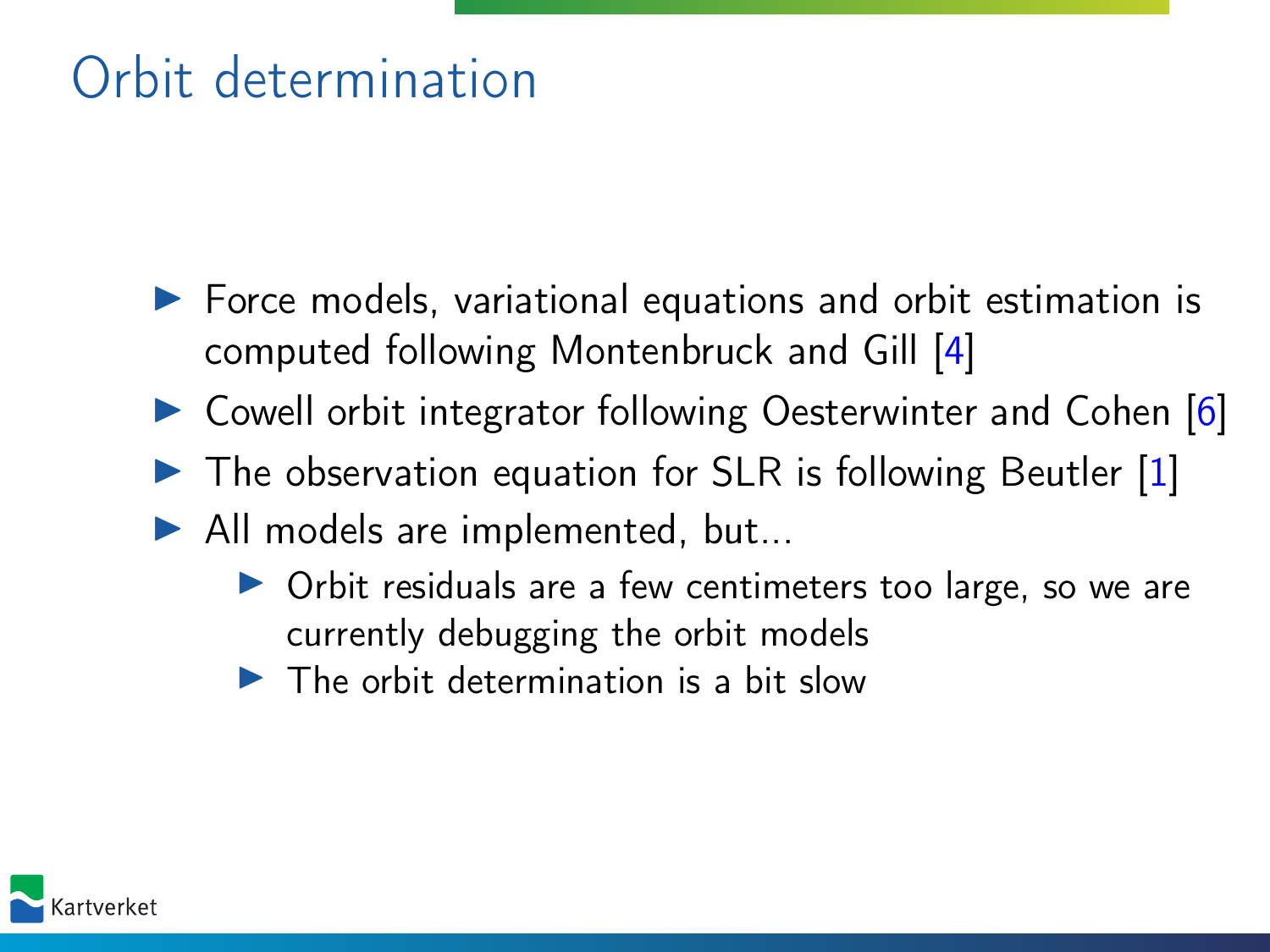## Useful Features

- $\blacktriangleright$  Logging of events that occur while software runs.
- $\triangleright$  Configuration files defines the details on how the analysis is done. Examples include what data is used, how to clean the data before analysis and which parameters to estimate.
- $\triangleright$  Dataset with time objects, position and velocity objects, including conversion routines.

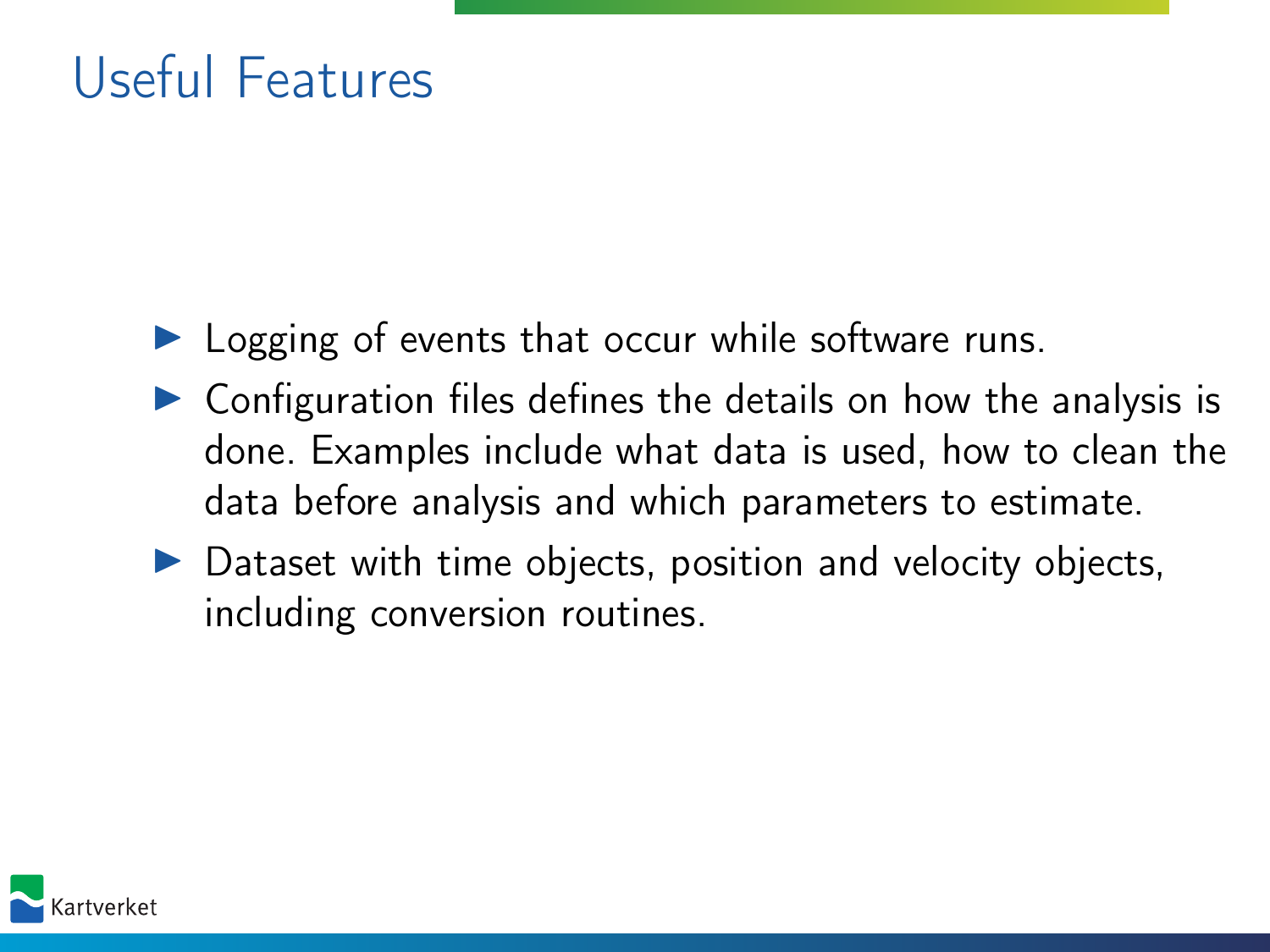#### There

Where is a command line tool, but the results can be inspected using the graphical tool called There. A screenshot is shown below.

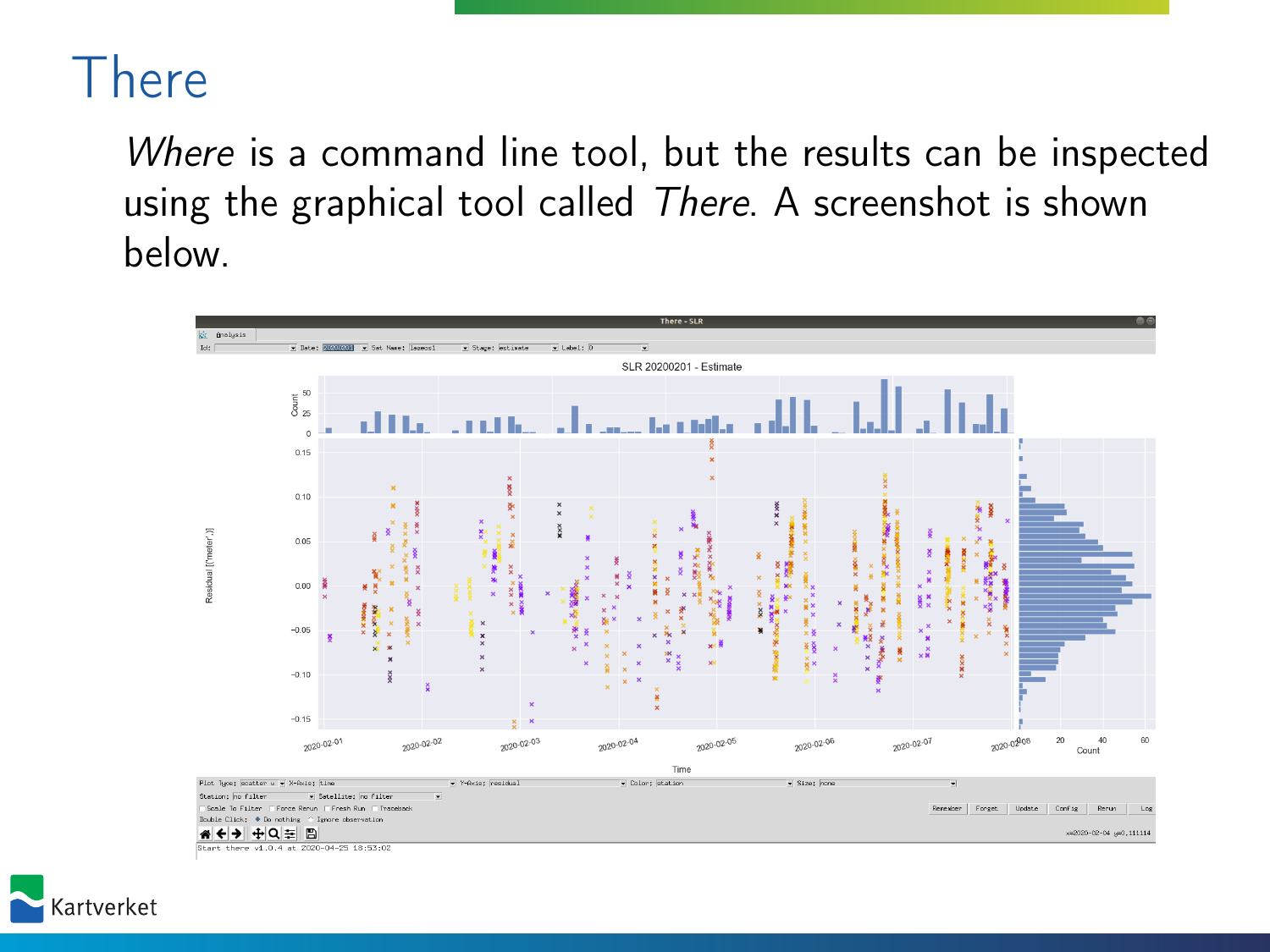

- I MIT Open Source License: Permissive, use Where as you want
- $\triangleright$  But please acknowledge us if you use Where
- $\triangleright$  Get in touch if you are interested in Where